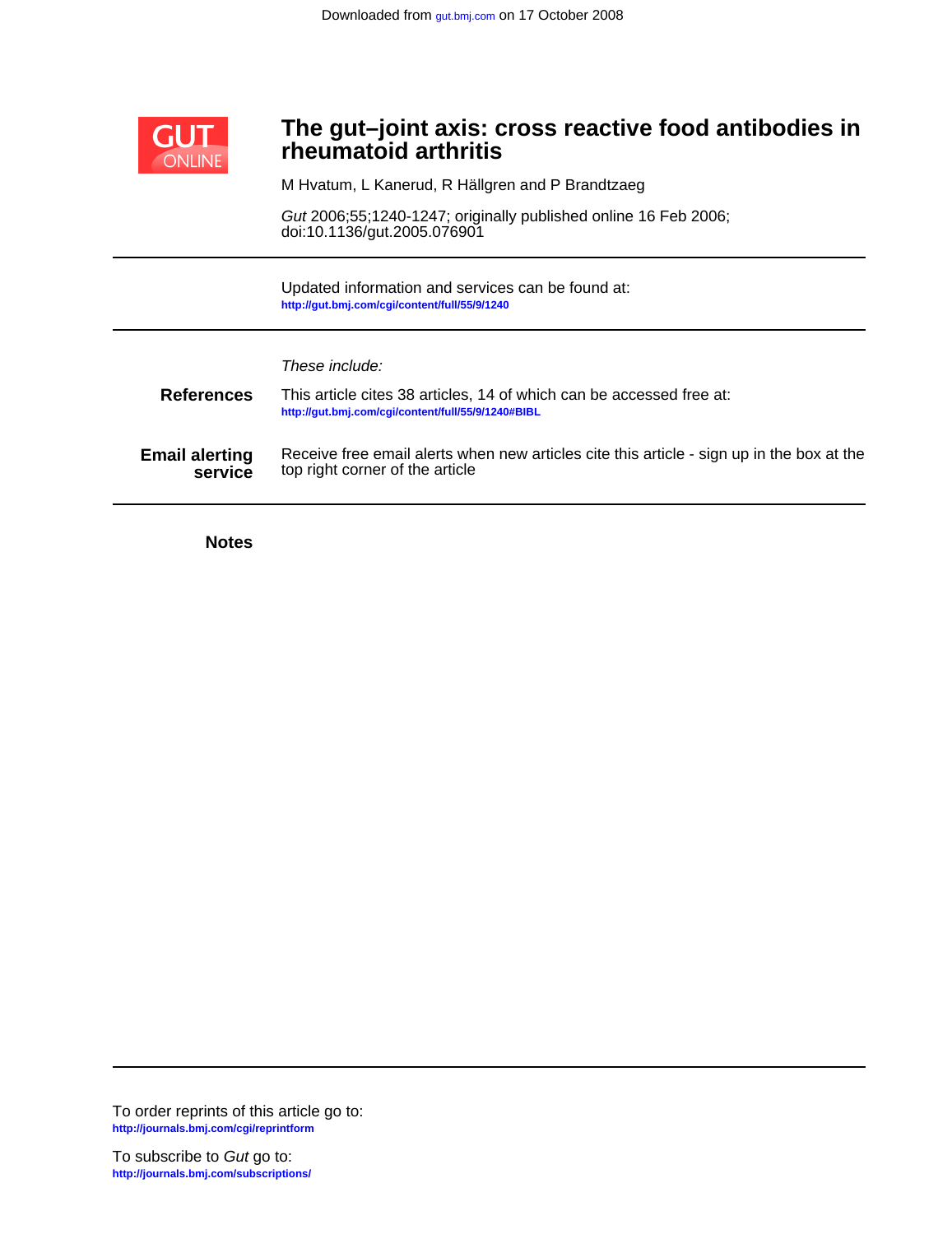# GUT IMMUNOLOGY

# The gut–joint axis: cross reactive food antibodies in rheumatoid arthritis

............................................................... ............................................................... .

# M Hvatum†, L Kanerud, R Hällgren, P Brandtzaeg



Gut 2006;55:1240–1247. doi: 10.1136/gut.2005.076901

Background and aims: Patients with rheumatoid arthritis (RA) often feel there is an association between food intake and rheumatoid disease severity. To investigate a putative immunological link between gut immunity and RA, food antibodies were measured in serum and perfusion fluid from the jejunum of RA patients and healthy controls to determine the systemic and mucosal immune response.

Methods: IgG, IgA, and IgM antibodies to dietary antigens were measured in serum and jejunal perfusion fluid from 14 RA patients and 20 healthy subjects. The antigens originated from cow's milk (a-lactalbumin, b-lactoglobulin, casein), cereals, hen's egg (ovalbumin), cod fish, and pork meat.

Results: In intestinal fluid of many RA patients, all three immunoglobulin classes showed increased food specific activities. Except for IgM activity against  $\beta$ -lactoglobulin, all other IgM activities were significantly increased irrespective of the total IgM level. The RA associated serum IgM antibody responses were relatively much less pronounced. Compared with IgM, the intestinal IgA activities were less consistently raised, with no significant increase against gliadin and casein. Considerable cross reactivity of IgM and IgA antibodies was documented by absorption tests. Although intestinal IgG activity to food was quite low, it was nevertheless significantly increased against many antigens in RA patients. Three of the five RA patients treated with sulfasalazine for 16 weeks had initially raised levels of intestinal food antibodies; these became normalised after treatment, but clinical improvement was better reflected in a reduced erythrocyte sedimentation rate.

Conclusions: The production of cross reactive antibodies is strikingly increased in the gut of many RA patients. Their food related problems might reflect an adverse additive effect of multiple modest hypersensitivity reactions mediated, for instance, by immune complexes promoting autoimmune reactions in the joints.

**P** atients with rheumatoid arthritis (RA) often feel that their disease activity, but evidence to support such a connection has been contradictory  $\frac{1}{2}$  Penorts are usually based on there is an association between food intake and their disease activity, but evidence to support such a connection has been contradictory.<sup>1</sup> Reports are usually based on diet experiments with quite different protocols, followed by some sort of food challenge. Food hypersensitivity in RA does not reflect IgE mediated allergy, and most studies have concluded that food is unlikely to have a pathogenic effect in RA. Thus, Panush<sup>2</sup> carried out blinded encapsulated challenges, and no more than 5% of the RA patients were deemed to show immunological food sensitivity. Nevertheless, a recent large European epidemiological study, determining odds ratios (ORs) after adjusting for possible confounding variables, suggested that there is a significant association between inflammatory polyarthritis and a high intake of red meat  $(OR = 1.9)$ , meat and meat products combined  $(OR = 2.3)$ , and total proteins  $(OR = 2.9)^3$ 

Few previous reports have considered that a pathogenic dietary effect on RA could depend on a persistent intake of food; a brief test challenge with a relatively small dose might not precipitate clinical symptoms. Studies considering the quantitative variable have in fact tended to suggest that food does have pathogenic importance, at least in a significant fraction (20–40%) of the patients. $4.5$ 

Attempts to identify food sensitive RA patients by measuring food specific antibodies or immune complexes in serum have failed.<sup>6</sup> Our previous investigation likewise concluded that serum antibody measurements seldom predict or confirm food hypersensitivity in RA patients. Although increased IgM activities were found, there was no convincing association with clinical variables or dietetic benefits.7 Raised serum IgA activity to gliadin has been reported in RA patients, but the levels were low compared with IgG and IgM directed against the same antigen in patients as well as controls.<sup>8</sup> Raised IgG activity to gliadin was found in 47% of 93 RA patients, and 41% concurrently had IgA rheumatoid factor (RF) and there was some association with duodenal villous atrophy.<sup>9</sup> However, a subsequent study was contradictory.<sup>10</sup>

Overall, serum antibodies do not appear to provide an immunological link between diet and RA. The reason might be that activation of the intestinal immune system is not reliably reflected in the serum, and the fact that circulating IgA RF is predominantly polymeric supports a mucosal origin.11 Moreover, RA patients may have occult small intestinal inflammation and increased mucosal permeability independent of the use of non-steroidal anti-inflammatory drugs (NSAIDs).12 13 We therefore measured antibodies in perfusion fluid from the jejunum of RA patients and healthy controls to investigate directly the mucosal immune response to a variety of food proteins.

# METHODS Study subjects

We studied 17 patients with seropositive RA diagnosed according to the criteria of the American College of Rheumatology.14 Their mean age was 50 years (range 26 to 70) and the mean duration of disease 10 years (range 9 months to 30 years). Twenty healthy subjects served as 

Abbreviations: RA, rheumatoid arthritis; RF, rheumatoid factor; NSAID, non-steroidal anti-inflammatory drug; ELISA, enzyme linked immunosorbent assay; BSA, bovine serum albumin; OD, optical density; SIgA, secretory IgA.

See end of article for authors' affiliations .......................

Correspondence to: Professor P Brandtzaeg, Institute of Pathology, Rikshospitalet, N-0027 Oslo, Norway; per. brandtzaeg@medisin.uio. no

Revised version received 24 November 2005 Accepted for publication 1 February 2006 Deceased Published online first 16 February 2006 .......................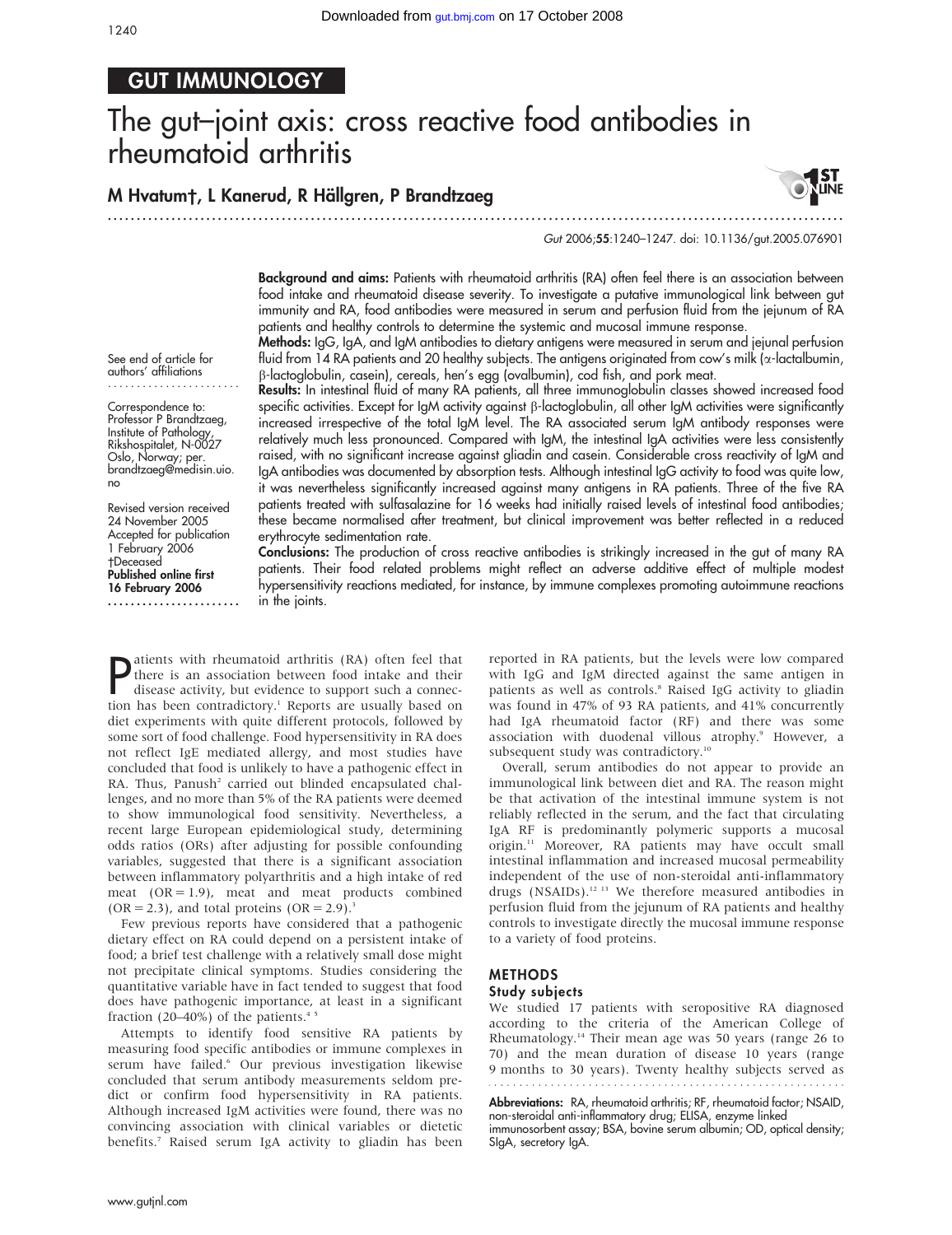controls; their sex distribution was similar to the RA patients but because of ethical constraints we were unable to match the controls for age, although the ranges were highly overlapping (mean age 29 years; range 23 to 39). RA patients and controls were all white and were taking a normal diet with no restrictions; none complained of gastrointestinal symptoms.

The RA patients suffered from active disease as defined by the presence of at least two of the following three criteria: duration of morning stiffness  $\geq 60$  minutes, tenderness or swelling or both of six or more joints, and an erythrocyte sedimentation rate (ESR) of  $>$ 30 mm in the first hour. None of the patients had received treatment with gold, penicillamine, chloroquine, sulfasalazine, corticosteroids, or immunosuppressants for the three months before study inclusion. Most of them were treated with NSAIDs, but in all except two this treatment was withdrawn for at least three days before intestinal perfusion was undertaken.

Five of the patients were reinvestigated after treatment with sulfasalazine for 16 weeks; three of these had not received NSAIDs for at least one month. The dose of sulfasalazine was increased by 0.5 g weekly from 1 g/day up to  $2-3$  g/day.

The patient protocols as well as the sampling of serum and jejunal perfusion fluid were based on informed consent and were approved by the local ethics committee. Most of the subjects were included in a previously reported study of microbial antibodies.<sup>15</sup>

## Jejunal perfusion fluid

A segment of the jejunum was perfused, as detailed elsewhere, by a small diameter tube 175 cm long and containing six channels.<sup>16</sup> The original report described the insertion of the tube, gastric drainage, inflation of the balloons, and rinsing of the closed intestinal segment. Clabelled polyethylene glycol was used as a volume marker and phenolsulphonphthalein (phenol red) as a marker of the patency of the proximal balloon. The recovery of the volume marker was (mean (SD)) 86 (10)% in RA patients and 89 (6)% in controls. The fluid was collected on ice, centrifuged in cold conditions at 2500  $\times$ g, and frozen in aliquots of 2 ml until analysis. Successful sampling was achieved from 14 RA patients and all controls.

### **Antigens**

Antigen solutions were prepared as described.<sup>17</sup> Briefly, gliadin (Karl Roth, Karlsruhe, Germany) and oatE represent ethanol (70%) extractable prolamins from wheat and oat flour, respectively, while wheat and oatS represent the comparable water soluble antigens. Purified antigens such as a-lactalbumin, b-lactoglobulin, casein, and ovalbumin (Sigma Chemical Company, St Louis, Missouri, USA) were

| <b>Subjects</b>  | lqA                  | SlgA      | <b>IgM</b>     | lgG             |
|------------------|----------------------|-----------|----------------|-----------------|
| RA patients      |                      |           |                |                 |
| Median           | 33                   | 25        | $5\Delta$      | 5.2             |
| Range            | 11 to $70$           | 13 to 50  | $0.3$ to $9.0$ | $1.9$ to $14$   |
| Quartile         | 14:42                | 13:36     | 3.0:7.8        | 4.1:7.1         |
| Healthy controls |                      |           |                |                 |
| Median           | 24                   | 20        | 1.6            | 51              |
| Range            | $5.0 \text{ to } 56$ | 2.8 to 44 | $0.3$ to $7.3$ | $1.1$ to $10.8$ |
| Quartile         | 14.6; 31             | 11.7;28   | 0.8:2.3        | 2.5:7.5         |

solubilised in 0.02 M ammonium acetate, pH 7.0, while crude antigens were extracted with ammonium acetate from wheat, oatS, soy, pork meat, or codfish. The antigen preparations were frozen and thawed several times during the extraction procedure to increase the protein output.

# Antibody reagents for immunoassays

Isotype specific rabbit antisera to human IgG and IgA were prepared in our own laboratory (LIIPAT Nos 38 and 252). Rabbit antibody to human IgM (Code No A0425) was obtained from Dako (Glostrup, Denmark). Alkaline phosphatase conjugated swine anti-rabbit IgG was obtained from Orion Diagnostica (Espoo, Finland). Total immunoglobulin levels in serum and jejunal fluid were determined by enzyme linked immunosorbent assay (ELISA), as previously described.18 19 Albumin was measured by a commercial radioimmunoassay (Pharmacia, Uppsala, Sweden).

# Measurements of antibody activities

Relative levels of IgG and IgA antibody activities against different food antigens were determined with an ELISA slightly modified from our previous method.<sup>17</sup> Briefly, antigens in 0.02 M ammonium acetate were coated onto Costar microtitre plates, No 3590 (Cambridge, Massachusetts, USA) and washed. Activities were determined in triplicates of perfusion samples, diluted 1/5 (IgG) or 1/10 (IgA) in 0.02 M Tris buffer (pH 7.4) containing 0.05% Tween 20 and 0.5% (wt/vol) bovine serum albumin (BSA) for gliadin, wheat, oatE, oatS, soy, casein, β-lactoglobulin, and codfish, or 0.5% (wt/vol) gelatin for  $\alpha$ -lactalbumin, ovalbumin, and pork meat, in addition to NaCl (29 g/l) and KCl (0.2 g/l) for both procedures. The reactions with secondary (rabbit antibody to human IgG or IgA) and tertiary (alkaline phosphatase conjugated swine anti-rabbit IgG) immunoreagents took place in the same buffers as those used for the respective primary steps. The final step with alkaline phosphatase substrate took place in diethanolamine buffer (pH 9.6) before reading of optical densities (OD) at 405 nm.

After coating, the ELISA plates were treated with 0.5% BSA in ammonium acetate for three hours; also the successive reaction steps took place in the presence of BSA, which made it possible to store coated plates beneath a moist filter paper in the refrigerator for a couple of weeks. With gelatine, however, the plates were preferably used immediately after coating. Deionised water was used for washing after the coating and the blocking steps. For washings between sequential antibody reaction steps, Tween 20 (500 µl/l) was added to the water to inhibit non-specific binding of proteins to the plates. It was ensured that the substances added to the perfusion fluid did not interfere with the measurements.

IgM antibody activities to the same antigens were measured both in serum (1/400) and intestinal fluid (1/10) as described above for IgG and IgA, with the following exceptions: The first step (test sample) was reduced from overnight to two hours, while the concentration of BSA was increased to 2.5% (wt/vol) and gelatine to 1% (wt/vol) because non-specific binding is a problem when IgM antibodies are determined in serum. Blocking with BSA was omitted after coating with soy and both of the oats preparations. With codfish, the gelatine buffer was used instead of the BSA buffer.

The results are expressed in units per ml (U/ml) related to a serum pool from patients with untreated coeliac disease,<sup>17</sup> arbitrarily taken to contain 1000 U/ml of IgG and IgA antibodies and 250 U/ml of IgM antibodies, thus providing incomparable isotype and specificity values. Standard curves were constructed from serial dilutions of the reference serum, and sample readings were carried out using an ELISACalc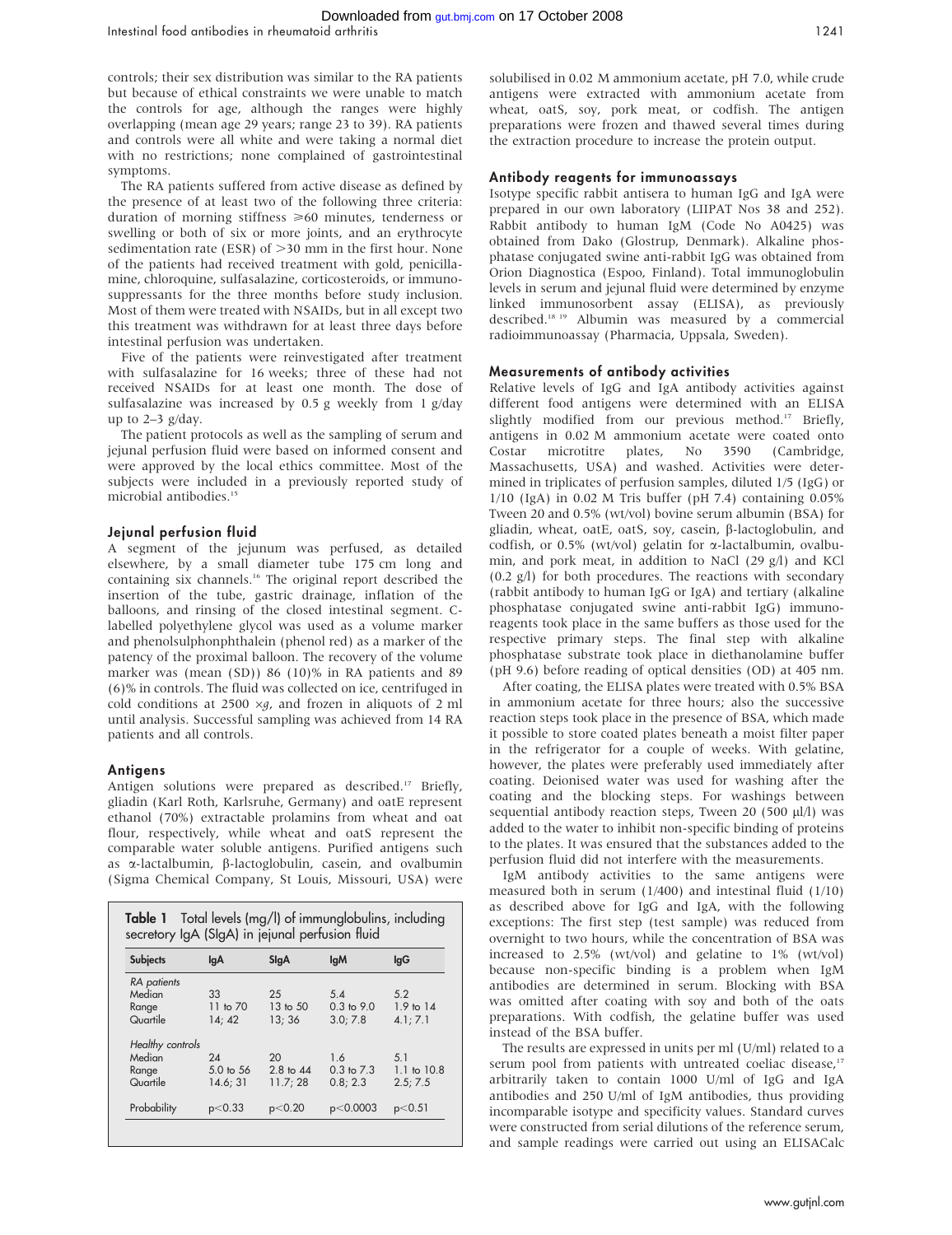

Figure 1 Enzyme linked immunosorbent assay (ELISA) determinations of IgA (A) and IgG (B) antibody activities against various food antigens (see key) in jejunal perfusion fluid obtained from patients with rheumatoid arthritis (patients) (n = 14) and healthy controls (n = 20). Columns represent accumulative antibody levels, arranged in decreasing order for individual subjects. Note different scales on vertical axes.

data program developed in our laboratory to provide mathematical curve fitting.<sup>17</sup>

#### Statistical evaluation

The Mann–Whitney two tailed non-parametric test was used for statistical comparisons, with  $p<0.05$  as the significance level. Because the positive results obtained generally appeared to be mutually correlated, as shown by Spearman correlation analyses (see later), full Bonferroni adjustment for multiple tests would be too conservative (http://home. clara.net/sisa/bonhlp.htm). The probability (p) values should probably be adjusted somewhere between no correction and full; both these extremes are given in the tables, because it is not possible to know exactly the extent to which the data must be corrected. Notably, however, full Bonferroni correction did not alter the main conclusions of the study.

### RESULTS

### Total immunoglobulin levels and food antibodies

The total level of IgM in jejunal fluid of RA patients was significantly increased, whereas that of IgA and secretory IgA (SIgA) only showed a trend towards an increase (table 1). The median intestinal level of IgG was the same in RA patients as in healthy control subjects, supporting the view that NSAID treatment had not caused any general increase in mucosal permeability for intact proteins (see below).

Jejunal IgA, IgG, and IgM activities to nearly all test antigens were highly or moderately increased in RA patients when compared with controls by ranking of accumulated antibody levels (figs 1 and 2A). In particular, the IgM activities were strikingly raised, and this elevation was unrelated to the total IgM levels (fig 2A). The antibody increases were generally significant or highly significant,

even after full Bonferroni correction (table 2). Exceptions were IgM and IgG activities against  $\beta$ -lactoglobulin, and IgG activities against a-lactalbumin, ovalbumin, and soy. Likewise, intestinal IgA activity against gliadin and casein showed no convincing increase (table 2).

Interestingly, the two latter food proteins were the only antigens against which the serum IgM activity was significantly raised in RA (fig 2B and table 3), perhaps reflecting abundant antigen uptake owing to lack of a substantial mucosal IgA response. Also, serum and intestinal IgM activities to these two antigens were not correlated  $(r = 0.02)$ ; only IgM directed against  $\beta$ -1actoglobulin  $(r = 0.75, p = 0.0005)$ , oatS  $(r = 0.55, p = 0.023)$  and  $\alpha$ lactalbumin ( $r = 0.54$ ,  $p = 0.025$ ) showed some relation in the two body fluids (uncorrected p values). Notably, the serum IgM activities to casein and ovalbumin tended to be correlated with the intestinal albumin level ( $r = 0.67$ , p<0025 and  $r = 0.59$ , p $\leq 0.05$ , respectively), possibly supporting the idea that systemic immune activation depends on an inadequate mucosal barrier function. Conversely, the intestinal IgM activities to all antigens were statistically unrelated to any excessive leakage of albumin into the lumen (data not shown); and, as mentioned above, there was no indication of a generally increased intestinal permeability for proteins in the RA patients, because the average jejunal IgG level was normal (table 1).

# Antibody activities to food antigens are both related and unrelated

Because food intake and disease severity show an apparent connection in some RA patients only, we identified those with increased intestinal antibody activities. In the control group, IgA activities to most food antigens correlated with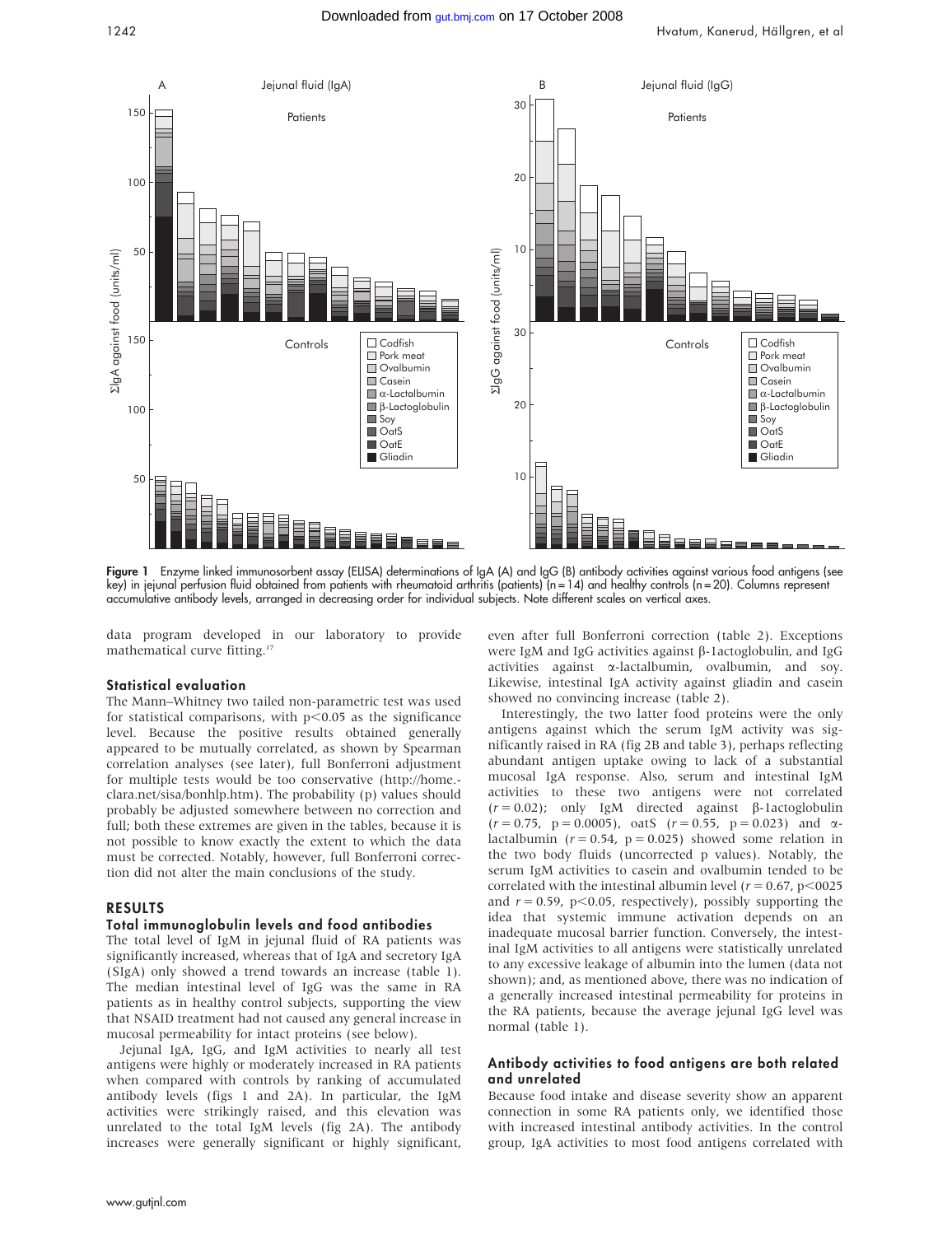Intestinal food antibodies in rheumatoid arthritis 1243



Figure 2 Enzyme linked immunosorbent assay (ELISA) determinations of IgM antibody activities against various food antigens (see key) in jejunal perfusion fluid (A) obtained from patients with rheumatoid arthritis (patients) (n = 13) and healthy controls (n = 20), and in serum (B) from patients (n = 17) and controls (n = 14). Columns represent accumulative antibody levels, arranged in decreasing order for individual subjects. Thin vertical bars in (A) represent total intestinal IgM concentrations for comparison with the individual IgM antibody levels. Note different scales on the three vertical axes.

the total intestinal IgA levels. We therefore drew a linear regression line for total IgA and IgA activity in controls and considered RA activities to be increased when they were above the limiting control lines, as suggested by Karol et  $al^{20}$ for serum IgE antibodies. However, IgG and IgM activities, as well as IgA antibodies to flour antigens (including soy), did not show regression with the total isotype levels; for these activities the mean values for controls plus two standard deviations were considered the upper limit when recording an antibody increase in RA patients.

The proportion of patients showing antibody increase depended both on the Ig class and on the type of food antigen. Thus patients deemed to have increased intestinal IgA activity varied for flours from 7% (soy) to 21% (gliadin, OatS), for cow's milk proteins from none (casein) to 50% ( $\alpha$ lactalbumin) or 57% (b-lactoglobulin), and for other types of protein from 28% (ovalbumin) to 71% (cod fish) or 100% (pork meat). Increased IgG activity was less common and varied from  $14-21\%$  ( $\alpha$ -lactalbumin,  $\beta$ -lactoglobulin, casein, ovalbumin, soy, oats) to 36–57% (pork meat, cod fish, gliadin). IgM activities were often increased, varying from 36–50% (pork meat, cod fish, gliadin, β-1actoglobulin) to 57– 86% (soy, OatS, a-lactalbumin, casein, ovalbumin).

Individual intestinal IgM activities to different antigens were positively correlated in the RA patients ( $r = 0.68$  to 0.99) and also in the controls, although at lower magnitude  $(r = 0.33$  to 0.93). IgG activities showed positive correlations for most antigens both in RA patients ( $r = 0.68$  to 0.97) and controls ( $r = 0.51$  to 0.99), but usually of lower magnitude than for IgM activities in the patients. IgA activities did not correlate in the RA patients except against some antigens: pork meat v  $\alpha$ -lactalbumin ( $r = 0.53$ ),  $\beta$ -lactoglobulin

 $(r = 0.61)$ , soy  $(r = 0.67)$ , cod fish  $(r = 0.74)$ , and ovalbumin  $(r = 0.90)$ ;  $\alpha$ -lactalbumin v ovalbumin  $(r = 0.55)$ , casein  $(r = 0.57)$ , and oatE  $(r = 0.73)$ ; and oatE v gliadin  $(r = 0.74)$ . Conversely, IgA activities to most antigens were significantly correlated with each other in the controls. Intestinal antibodies to one and the same antigen generally did not correlate so well among the three Ig classes as did the activities of a specific isotype against different antigens, with the exception of antibodies to gliadin  $(r = 0.85)$ . Otherwise the relations among different isotypes varied considerably  $(r = 0.06 \text{ to } r = 0.61).$ 

#### Effect of sulfasalazine

Treatment of five RA patients with sulfasalazine for 16 weeks reduced the increased food antibody levels seen initially in three of them; this effect was striking in the two with the highest levels (fig 3), suggesting that sulfasalazine had an immunosuppressive effect on intestinal immune responses. It has also been proposed that this drug can diminish mucosal permeability, but luminal albumin levels were not consistently decreased after the treatment, regardless of whether the patients had received NSAIDs recently or not (fig 4); neither was the antibody decrease accompanied by any apparent reduction of total Ig levels in jejunal fluid (data not shown)—in contrast to our observations after sulfasalazine treatment in a contemporary study of patients with ankylosing spondylitis.19 In that disease, the suppressive effect on the intestinal IgM ( $p<0.01$ ) and SIgA ( $p<0.002$ ) levels was accompanied by clinical improvement and reduced ESR  $(p<0.004)$ .<sup>19</sup> In the few RA patients subjected to sulfasalazine treatment, however, the clinical effect was associated with reduced ESR but not necessarily with decreased jejunal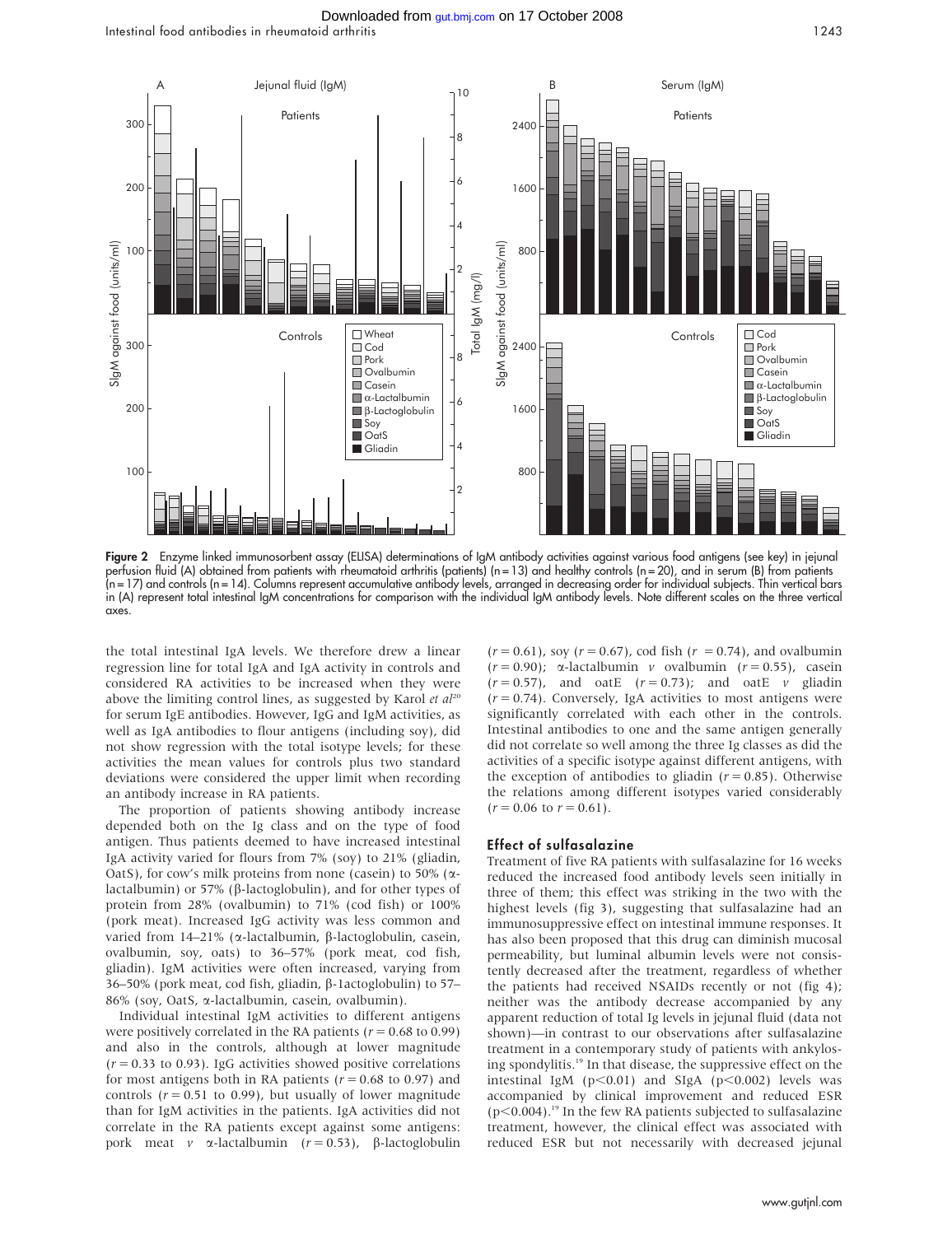Table 2 Relative IgA, IgG, and IgM activity levels (ELISA units/ml, median and range) to various food antigens in jejunal perfusion fluid from patients with rheumatoid arthritis and healthy control subjects

| <b>Antigens</b>                 | <b>Patients</b>                            | Controls                                   | Probability*                                                   |
|---------------------------------|--------------------------------------------|--------------------------------------------|----------------------------------------------------------------|
|                                 | lgA                                        |                                            |                                                                |
| Gliadin                         | 5.3 (1.3 to 75)                            | 2.8 (0.5 to 20.0)                          | $p = 0.068$ ( $p = 0.68$ ) <sup>+</sup>                        |
| OatE                            | 7.0 (2.5 to 25.0)                          | 3.8 (0.4 to 9.7)                           | $p = 0.029$ ( $p = 0.29$ )                                     |
| OatS                            | $2.1$ (0.9 to 9.3)                         | $0.9$ (0.3 to 3.8)                         | $p = 0.0026$ ( $p = 0.026$ )                                   |
| Soy                             | $2.2$ (0.7 to 6.2)                         | $1.0$ (0.1 to 5.8)                         | $p = 0.027$ ( $p = 0.27$ )                                     |
| $\beta$ -lactoglobulin          | $2.1$ (0.9 to 6.3)                         | $0.8$ (0.1 to 2.3)                         | $p < 0.0004$ ( $p < 0.004$ )                                   |
| $\alpha$ -lactalbumin<br>Casein | 4.6 $(1.5 \text{ to } 21.0)$               | $1.8$ (0.8 to 5.5)                         | $p = 0.0086$ ( $p = 0.086$ )                                   |
| Ovalbumin                       | $2.0$ (0.3 to 5.7)<br>$2.7$ (0.9 to 11.0)  | $1.5$ (0.1 to 7.5)<br>$1.7$ (0.1 to 4.8)   | $p = 0.301$ ( $p = 1.0$ )<br>$p = 0.016$ ( $p = 0.16$ )        |
| Pork meat                       | 8.8 (3.3 to 25.0)                          | $2.4$ (0.3 to 7.5)                         | $p \ll 0.0004$ ( $p = \ll 0.004$ )                             |
| Codfish                         | 5.3 (1.7 to 10.0)                          | 1.9 (0.3 to 7.5)                           | $p = 0.0004$ ( $p = 0.004$ )                                   |
|                                 |                                            |                                            |                                                                |
|                                 | lgG                                        |                                            |                                                                |
| Gliadin                         | 1.1 $(0.3 \text{ to } 4.5)$                | $0.09$ (0.03 to 1.1)                       | p<0.0004 (p<0.004)                                             |
| OatE                            | $1.0$ (0.3 to 3.0)                         | $0.20$ (0.03 to 0.9)                       | p<0.0004 (p<0.004)                                             |
| OatS                            | $0.3$ (0.03 to 1.1)                        | $0.04$ (0.03 to 0.8)                       | $p = 0.0086$ ( $p = 0.086$ )                                   |
| Soy                             | $0.4$ (0.03 to 1.4)                        | $0.08$ (0.03 to 0.7)                       | $p = 0.0147$ ( $p = 0.147$ )                                   |
| $\beta$ -lactoglobulin          | $0.3$ (0.03 to 1.9)                        | $0.16$ (0.03 to 0.6)                       | $p = 0.149$ ( $p = 1.0$ )                                      |
| $\alpha$ -lactalbumin           | $0.7$ (0.03 to 2.8)                        | $0.15$ (0.04 to 1.7)                       | $p = 0.086$ ( $p = 0.86$ )                                     |
| Casein<br>Ovalbumin             | $0.5$ (0.04 to 1.9)                        | $0.04$ (0.03 to 0.9)                       | $p = 0.0028$ ( $p = 0.028$ )                                   |
| Pork meat                       | $0.7$ (0.04 to 4.3)<br>$1.5$ (0.1 to 5.8)  | $0.16$ (0.03 to 1.8)<br>0.27 (0.04 to 0.4) | $p = 0.023 (p = 0.23)$<br>$p = 0.0006$ ( $p = 0.006$ )         |
| Codfish                         | $0.9$ (0.07 to 3.5)                        | $0.18$ (0.03 to 0.6)                       | $p = 0.0004$ ( $p = 0.004$ )                                   |
|                                 |                                            |                                            |                                                                |
|                                 | <b>IgM</b>                                 |                                            |                                                                |
| Gliadin                         | 10.9 (3.6 to 45.2)                         | 3.0 (0.7 to 12.8)                          | $p<0.0004$ ( $p<0.0036$ )                                      |
| OatE                            | Not done                                   | Not done                                   |                                                                |
| OatS                            | 7.8 (3.5 to 33.7)                          | $2.7$ (1.2 to 6.8)                         | $p \ll 0.0004$ ( $p \ll 0.0036$ )                              |
| Soy                             | $5.3$ (1.8 to 21.8)                        | $1.7(1.3 \text{ to } 3.1)$                 | $p<0.0004$ ( $p<0.0036$ )                                      |
| $\beta$ -lactoglobulin          | 3.8 (0.5 to 24.8)                          | $1.2$ (0.5 to 4.1)                         | $p = 0.031 (p = 0.279)$                                        |
| $\alpha$ -lactalbumin           | $5.3$ (2.3 to 37.1)                        | 1.4 $(0.5 \text{ to } 2.3)$                | $p \ll 0.0004$ ( $p \ll 0.0036$ )                              |
| Casein<br>Ovalbumin             | 4.3 (2.3 to 30.5)                          | $0.6$ (0 to 2.1)                           | p<<0.0004 (p<0.0036)                                           |
| Pork meat                       | $3.5$ (1.6 to 26.8)<br>$9.8$ (3.1 to 34.9) | $0.5$ (0 to 1.3)<br>2.9 (0.4 to 20.0)      | $p < 0.0004$ ( $p < 0.0036$ )<br>$p = 0.0014$ ( $p = 0.0126$ ) |
| Codfish                         | 8.8 (3.0 to 40.0)                          | 2.8 (0.1 to 22.0)                          | $p = 0.0016$ ( $p = 0.0144$ )                                  |
|                                 |                                            |                                            |                                                                |

ie probability that food specific IgA, IgG, or IgM activity is increased compared with matched controls (Mann–Whitney two tailed test).

p Values in parentheses were subjected to full Bonferroni adjustment for multiple tests.

ELISA, enzyme linked immunosorbent assay; OatE. oat flour extracted with 70% ethanol; OatS, oat flour extracted with ammonium acetate.

antibody production (fig 3). Because a high protein intake gives an OR of only 2.9 for polyarthritis,<sup>3</sup> a much larger study group would clearly be required to demonstrate convincingly an association between intestinal food antibodies and the severity of RA.

# Cross reactivity of food antibodies revealed by absorption test

Varying amounts of the coating antigen  $(1.56 \text{ to } 10 \text{ µg/ml})$ added to intestinal fluid the day before the ELISA generally had no effect on the readings, or could even increase them probably because of the formation of soluble immune complexes which remained able to react with the coat. We therefore carried out antibody absorption with a large excess of gliadin, which is insoluble in aqueous solution. Thus intestinal fluid (fig 5A) and serum samples (fig 5B) were tested in ELISA for remaining IgA and IgM antibody activities after being mixed with gliadin (0.1 g/ml) overnight on a shaker at room temperature. Residual IgM activity against gliadin was only 0%–18% and against unrelated

Table 3 Relative IgM activity levels (ELISA units/ml, median and range) against various food antigens in serum samples from patients with rheumatoid arthritis and healthy control subjects

| <b>Antigens</b>       | <b>Patients</b>   | Controls          | Probability*                      |
|-----------------------|-------------------|-------------------|-----------------------------------|
| Gliadin               | 597 (104 to 1087) | 239 (651 to 1396) | p<0.0004 (p<0.0036)†              |
| OatS                  | 270 (36 to 627)   | 136 (25 to 575)   | $p = 0.057$ ( $p = 0.513$ )       |
| Soy                   | 159 (34 to 403)   | 131 (39 to 774)   | $p = 0.575$ ( $p = 1.0$ )         |
| B-lactoglobulin       | 61 (10 to 344)    | 32 (5 to 101)     | $p = 0.074$ ( $p = 0.666$ )       |
| $\alpha$ -lactalbumin | 46 (2 to 103)     | 52 (18 to 158)    | $p = 0.189$ ( $p = 1.0$ )         |
| Casein                | 191 (43 to 523)   | 46 (1 to 204)     | $p \ll 0.0004$ ( $p \ll 0.0036$ ) |
| Ovalbumin             | 71 (12 to 121)    | 49 (1 to 130)     | $p = 0.18$ ( $p = 1.0$ )          |
| Pork meat             | 54 (31 to 98)     | 109 (34 to 159)   | $p = 1.0$                         |
| Codfish               | 84 (35 to 200)    | 123 (39 to 381)   | $p = 1.0$                         |

\*The probability that food specific IgM activity is increased compared with matched controls (Mann–Whitney two tailed test).

p Values in parentheses were subjected to full Bonferroni adjustment for multiple tests.

ELISA, enzyme linked immunosorbent assay; OatS, oat flour extracted with ammonium acetate.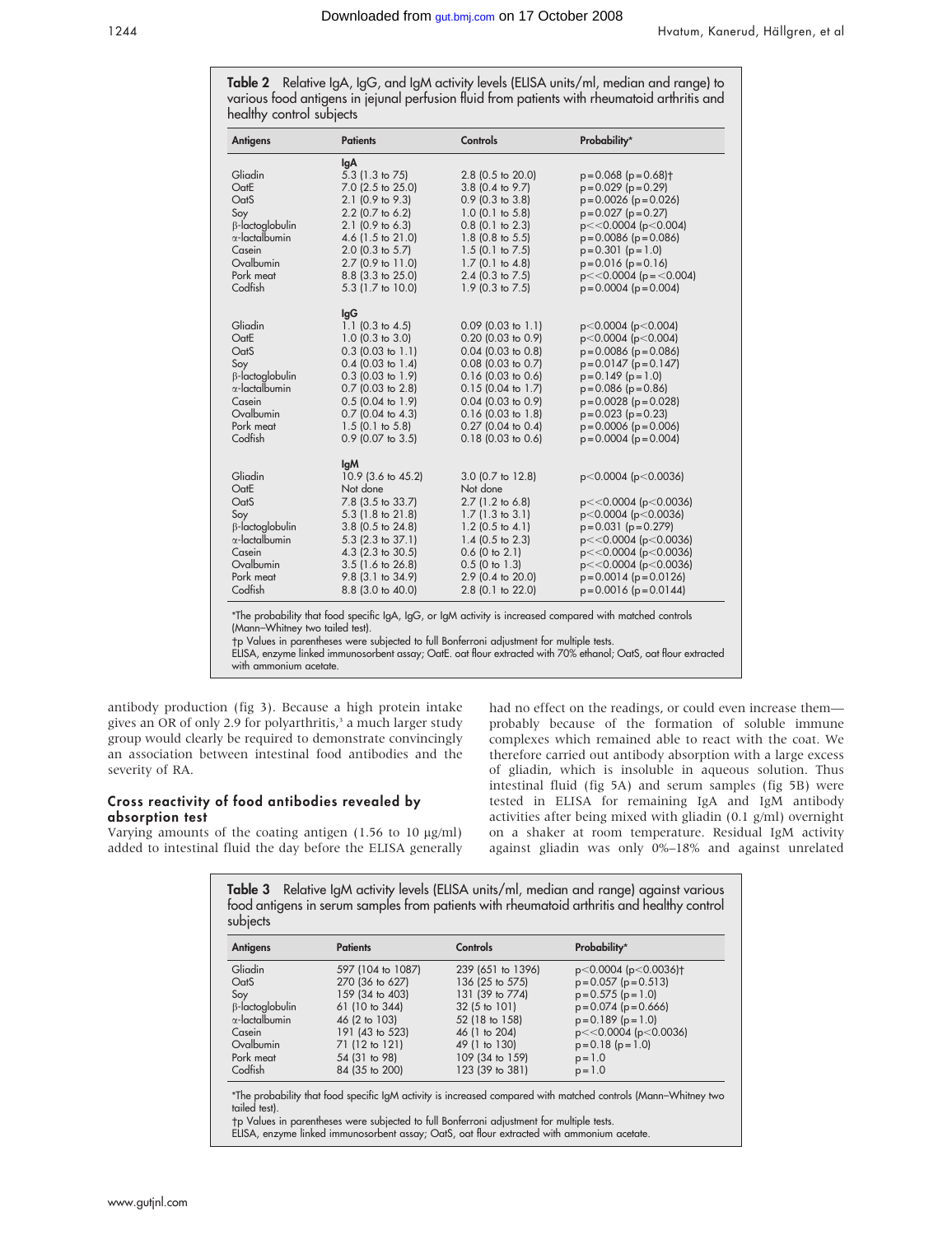#### Intestinal food antibodies in rheumatoid arthritis 1245 Downloaded from [gut.bmj.com](http://gut.bmj.com) on 17 October 2008



Figure 3 Enzyme linked immunosorbent assay determinations of IgM, IgA, and IgG antibody activities against various food antigens as indicated (see key) in jejunal perfusion fluid obtained from five patients with rheumatoid arthritis (P1–P5) before (Be) and after (Af) treatment with sulfasalazine for 16 weeks. P1, P3, and P4 had not received NSAIDs for at least one month before sampling (see fig 4). The effect of sulfasalazine on the erythrocyte sedimentation rate (ESR) and clinical improvement (+ to ++) or worsening  $(-)$  following the treatment is indicated at the bottom. Note different scales on vertical axes. NSAID, nonsteroidal anti-inflammatory drug.



Figure 4 Radioimmunoassay determinations of albumin in jejunal perfusion fluid obtained from the same patients with rheumatoid arthritis (P1–P5) reported in fig 3; those encircled had not received NSAIDs for at least one month. There was no consistent difference in the albumin levels before (Be) or after (Af) sulfasalazine treatment for 16 weeks (medians indicated by horizontal bars). NSAID, nonsteroidal anti-inflammatory drug.

antigens 50–85%. Remaining IgA activity was measured only in one intestinal fluid (fig 5A); with most antigens the proportion of residual antibody activity was lower than that for IgM.

# **DISCUSSION**

This is the first extensive study of intestinal food antibodies in RA patients. Despite considerable variability—which can be expected for antibody levels even in healthy adults regardless of age and  $sex^2$ —our results were remarkably positive in RA, particularly for the IgM class, and included most test antigens in a surprising manner. Absorption with insoluble gliadin revealed a substantial level of cross reactivity for both IgM and IgA antibodies. Notably, even in the normal state, SIgA in various human secretions has been reported to show a relatively high level of cross reactivity, recognising both self and microbial antigens,<sup>22</sup> but apparently without involving peritoneally derived B1 cells, in contrast to the situation in mice.<sup>23</sup> Rather, it reflects a substantial innate drive of the intestinal immune system.<sup>23</sup>

The IgM reactivity in jejunal fluid was only marginally related to that in serum of the same patient, and it was neither related to total IgM levels nor to mucosal protein permeability as deemed by mucosal leakage of albumin or IgG. Therefore, a truly RA related mucosal production of antibodies was strongly suggested, rather than excessive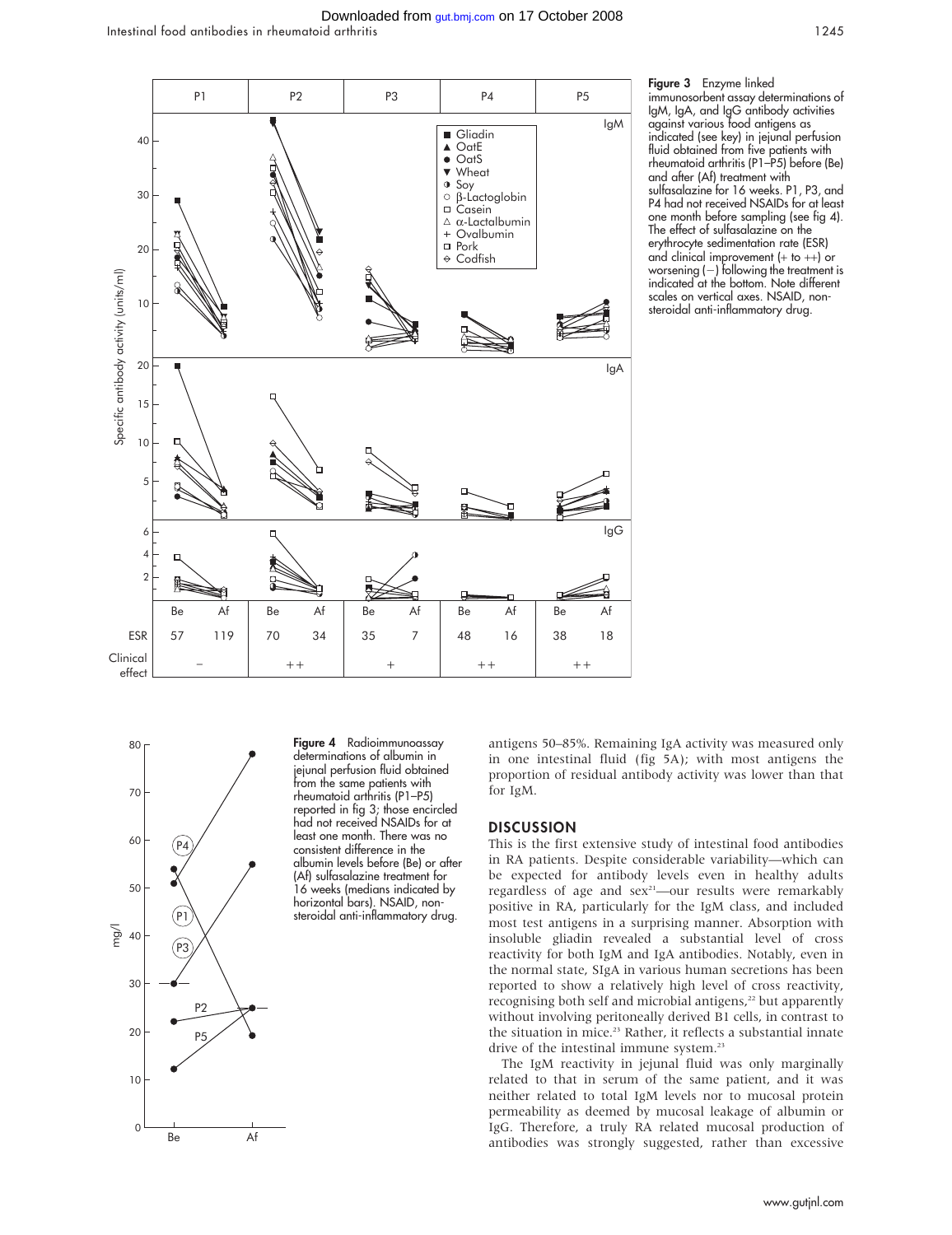

Figure 5 Enzyme linked immunosorbent assay determinations of IgA and IgM antibody activities (per cent of original levels) against various food antigens as indicated (see key), remaining in two different perfusion fluids (Perf 451 and Perf 455) obtained from the jejunum (A) and in three serum samples (B) of patients with rheumatoid arthritis after absorption of the samples with an excess of insoluble gliadin.

immunostimulation after potentially NSAID induced absorption of dietary antigens.12 Also, notably, two patients who had not received NSAIDs for at least one month showed increased intestinal IgM and IgA food reactivity as well. Increased levels of circulating SIgA associated with IgA RF complexes have been observed in RA patients,<sup>11</sup> likewise suggesting that intestinal immunity is overactivated in this disease.

RA sera are known to contain increased amounts of so called ''natural antibodies'', which are encoded by germ line Ig variable genes with only few or no somatic mutations. Such antibodies display a broad array of mostly autoimmune activity, perhaps enabling them to clear waste products.<sup>24</sup> In serum, this activity has been thought to represent low avidity IgM antibodies but is, instead, mainly of the IgG class.<sup>24</sup> RF is mostly of the IgM, IgG, or IgA class<sup>25</sup> and appears to be subjected to antigen driven mutation in RA, but still showing substantial cross reactivity, like other autoantibodies.<sup>2</sup> Therefore, it cannot be excluded that food antigens are involved in the rheumatoid factor induction process, according to the "multiple hit model" for RA.<sup>27</sup> The underlying immunoregulatory defect may involve both poor activity of regulatory T cells<sup>28</sup> and impaired early B cell tolerance.<sup>26</sup>

Polyreactive antibodies most probably have a flexible antigen binding ''pocket'' that can accommodate different antigens.30 Polyreactivity of RF could hence explain the overall tendency to increased IgM activities in RA serum irrespective of test antigen, for instance Proteus mirabilis, staphylococcal enterotoxin B,  $\beta_2$  microglobulin, and cytokines.<sup>31–34</sup> It should also be noted that investigation of food antibodies in RA sera is difficult because RF of different Ig classes may cause assay interference.<sup>35</sup> Another complication is that IgM RF binds IgG from other species, including the antibodies used in the assay.<sup>36</sup> A panel of food antigens to document gut antibody cross reactivity in RA has apparently not been used before, although it should be pointed out that we have not demonstrated polyreactivity in the formal sense.

Intestinal IgM and IgA with RF activity have been observed in patients with untreated coeliac disease, and the IgM RF level was quite high in coeliac patients with IgA deficiency.<sup>37</sup> Mucosal RF synthesis is apparently linked to the gluten response because RF in serum from patients with coeliac disease or dermatitis herpetiformis was carried only by IgA.<sup>38</sup> Furthermore, SIgA RF has been detected in serum from RA patients, so some intestinal RF synthesis may take place also in RA.11 However, we found that intestinal fluid from RA patients contained only low levels of IgA and IgM RF, some 1000 times less than in serum.<sup>15</sup> The IgA, but notably not the IgM, RF activities were generally well correlated with the food antibody levels of all the three Ig classes ( $r = 0.65$  to  $0.94$ ; p = 0.01 to 0.0001).

Multispecific antibodies may exist in antigen complexes.<sup>39</sup> In the gut, such complex formation depends on antigen stability and on pH dependent pepsin hydrolysis. Thus infants are prone to develop cow's milk allergy while their gastric acidity is pH 3–4 (compared with pH 2 in adults); at  $pH$  4 the degradation of  $\alpha$ -lactalbumin, BSA, and bovine IgG is markedly reduced in contrast to  $\beta$  lactoglobulin.<sup>40</sup> Some 80% of untreated RA patients have been shown to have reduced maximum gastric acid output,<sup>41</sup> which could contribute to enhanced food immunoreactivity.

A germ-free state prevents the development of gut and joint inflammation in HLA-B27 transgenic rats, thereby giving strong support to a connection between mucosal immunity and arthritis.<sup>42</sup> Also, reactive arthritis in humans appears to be caused by a combination of a mucosa associated microbial impact and genetic predisposition.<sup>43</sup> Interestingly, some 90% of patients with reactive arthritis or ankylosing spondylitis express HLA-B27, and these disorders can be associated with Crohn's disease, ulcerative colitis, and jejuno-ileal bypass surgery<sup>43</sup>—again emphasising the putative gut–joint axis which is also supported by shared homing properties of activated intestinal immune cells.<sup>44</sup>

Moreover, animal experiments have demonstrated a widespread tissue distribution of food antigens shortly after feeding,45 which could predispose to synovial immune complex formation and thereby autoimmune joint reactions.27 We have previously reported that intestinal levels of IgM and IgA are increased in patients with ankylosing spondylitis related to disease activity.<sup>19</sup> Antigens from the gut microbiota rather than food are apparently involved in that disease,<sup>43</sup> <sup>44</sup> because the IgM reactivity to dietary antigens was not different from normal control levels (our unpublished observations), in striking contrast to the data presented here for RA. Disparate antigenic or mitogenic stimulation in the gut might explain the different response to sulfasalazine treatment noted in the two disorders with regard to reduction of total intestinal immunoglobulin levels as mentioned in Results.

# Conclusions

Both systemic and intestinal humoral immunity was found to be aberrant in many RA patients, with a particularly striking elevation of cross reactive food antibodies in proximal gut secretions. IgM reactivity against some food items was increased also in serum, but relatively much less so. Measurements of serum antibodies (except for RF) appears to be of little informative value in RA. Conversely, measurements of intestinal antibodies provide more striking results, suggesting a connection between mucosal immune activation and the pathogenesis of RA, at least in some patients. Their food related problems may reflect the additive effect of